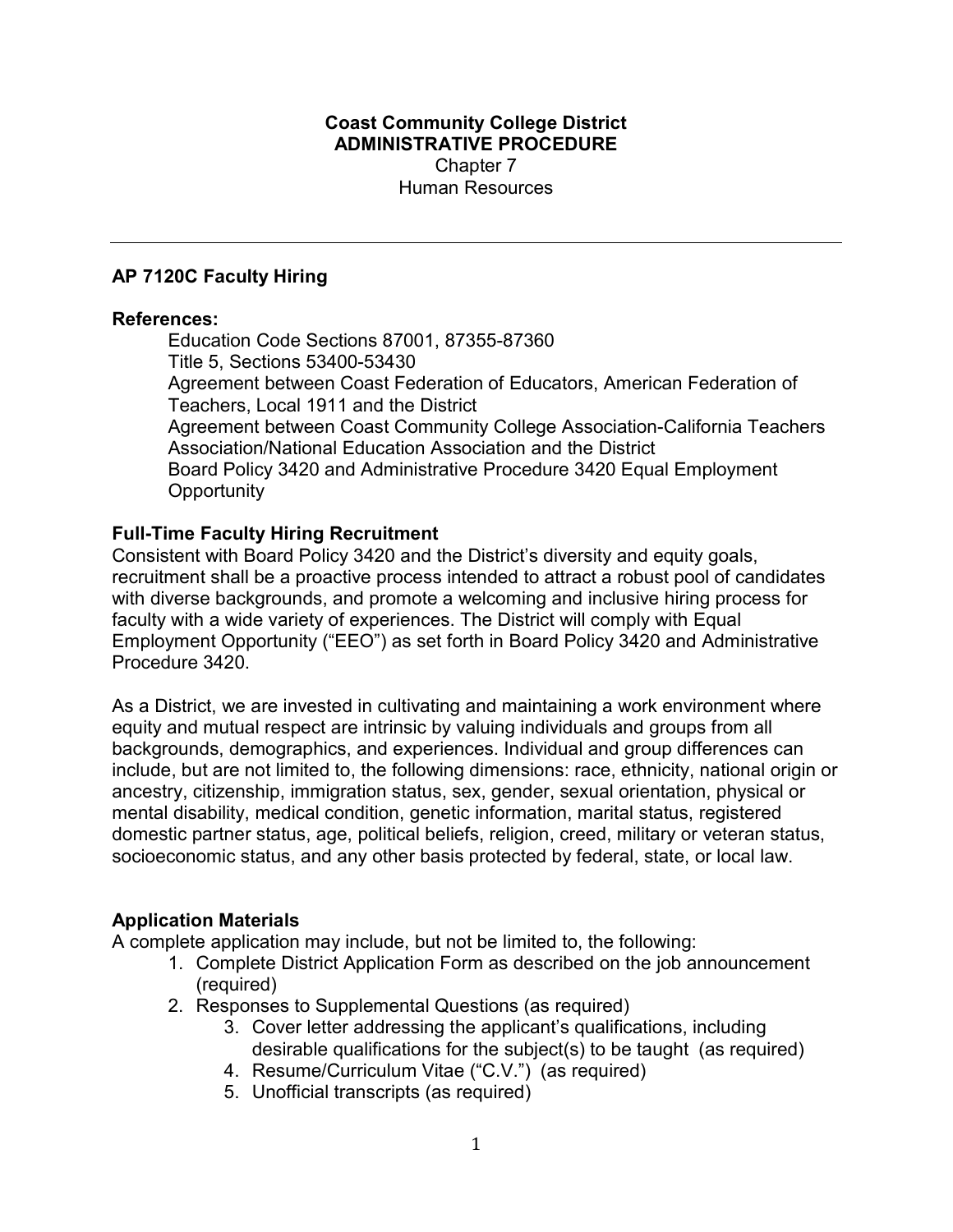6. Equivalency Request Form (Appendix B) and supporting documentation (if applicable)

NOTE: Documents not requested in the job announcement will not be considered.

## **Recruitment**

The District Office of Human Resources will coordinate efforts to advertise and recruit applicants for faculty positions. Advertisement and recruitment responsibilities shall include, but not be limited to, the following:

- Coordinate and establish print and electronic advertising resources, including but not limited to websites, newspapers, journals, magazines, and newsletters. Additional recruitment sources may include professional associations; county, state, and federal organizations; organizations promoting employment diversity and outreach to under-represented groups reflective of the communities and the students served by the District; graduate schools; chairpersons at colleges and universities; and professional contacts and organizations, as appropriate.
- Promote District hiring needs and policies by meeting with local, state-wide, and out-of-state groups and individuals interested in employment opportunities with the District. Appropriate activities may include contacting college placement bureaus, attending job fairs, speaking to business organizations, visiting high school faculty, and generally promoting District employment opportunities.
- Work closely with College Human Resources to identify and recommend recruitment resources and needs for each advertised position.
- Report to the appropriate College Search Committee on advertising and recruitment activities during the recruitment process.
- Assist potential applicants and newly employed personnel with information about local housing, schools, spousal/domestic partner employment opportunities, transportation, and other practical concerns affected by the advertised position.

### College and Faculty Participation

The District encourages and provides for the active participation of each College and faculty in recruitment efforts. Such participation may take the form of meeting with prospective applicants or representative groups to promote or explain advertised positions in detail, the advertisement of open positions at conferences and workshops, the mailing or distribution of flyers to representative individuals or groups, or other activities that would assist recruitment, such as District and College Hire Me workshops.

# Advertising Timeline

With the understanding that timing is of major importance in successfully recruiting a diverse population of applicants for faculty positions, these guidelines shall apply:

- The authorization process for anticipated advertised positions shall commence as early as possible. To ensure the maximum time for recruitment and hiring procedures, authorizations for positions for the forthcoming year should be made in the fall semester whenever possible.
- All positions shall be advertised for a minimum of 20 business days. Any changes in the original length of time a job is advertised shall be discussed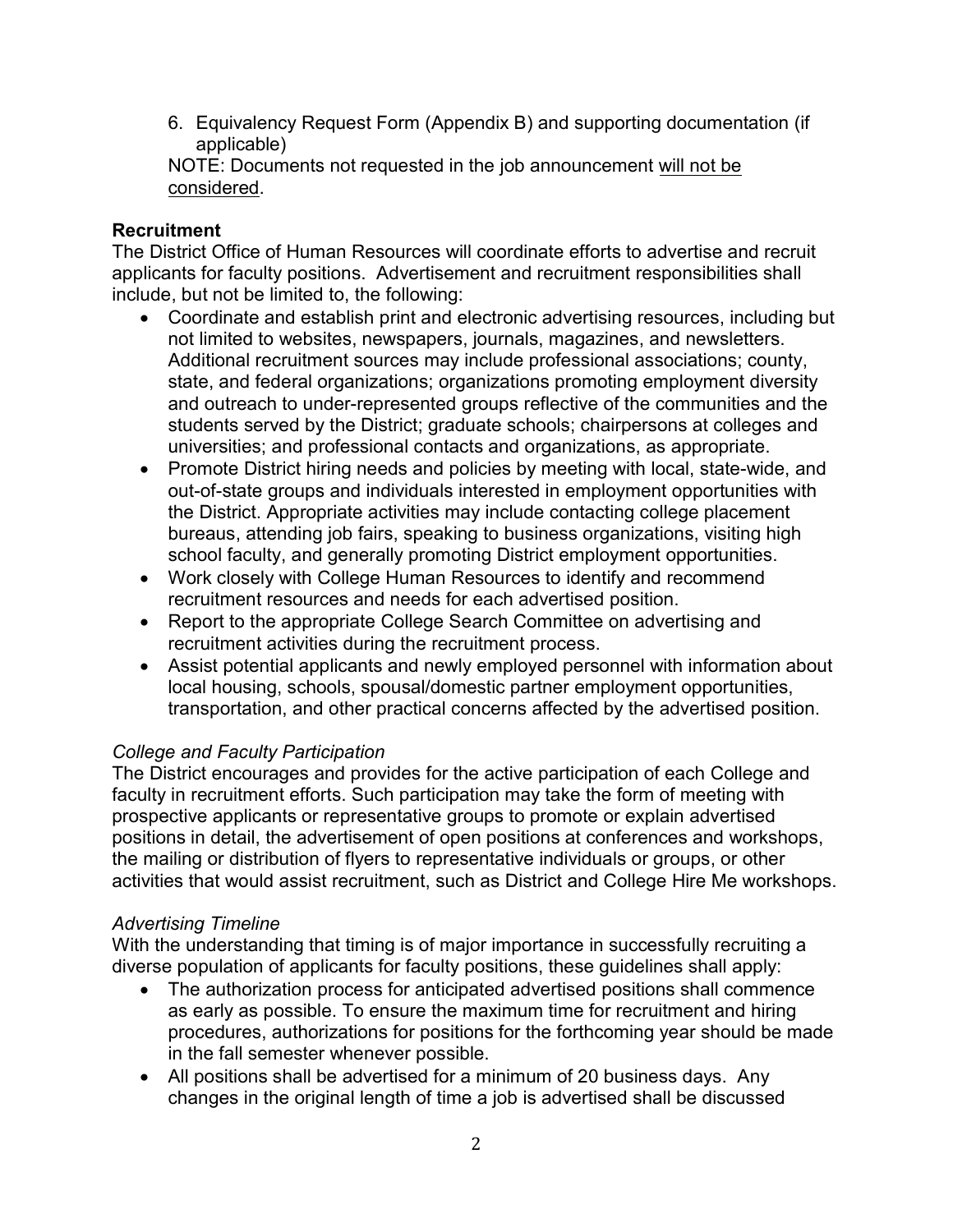between the Human Resources Coordinator/EEO Representative, Chair of the Search Committee, and the Hiring Manager before implementation.

- In order to ensure full participation of faculty in the recruitment and hiring process, and to provide maximum exposure of the advertised position to potential candidates, every effort shall be made for positions to close no later than four weeks before the end of the semester in which they are advertised. In the event that faculty participate in hiring activities during non-duty days, faculty will be compensated as set forth in the District's collective bargaining agreements with CFE and CCA.
- Notice of vacancy forms filed with the Colleges to initiate authorization for positions shall include college recommendations for advertising resources in common use. Search Committee members are encouraged to enhance the list when it is practical to do so. Copies of the list of District advertising resources shall be available to faculty ahead of time so they may make such recommendations to their College Human Resources office.
- The District, in cooperation with the Search Committee, Selection Committee, Discipline-Based Minimum Qualification/Equivalency Committees MQ/EQ, and the Equivalency Oversight Committee ("EqOC"), shall make every effort to see that the steps required for hiring new faculty are completed in accordance with these procedures.

### Development and Announcement of Position

The Search Committee will review and approve the job announcement and forward recommendations to the College Office of Human Resources. The Human Resources Coordinator/EEO Representative will notify the Search Committee Chair of any recommended changes prior to advertisement. The Search Committee Chair reserves the right to return the job announcement to the appropriate committee (Search or Academic Senate) for approval. Final approval of the job announcement is the responsibility of the College President.

All job announcements for faculty positions in the District shall include the following requirements:

- The Minimum Qualifications set by the state.
- Education and/or experience equivalent to the Minimum Qualifications as per the District's equivalency requirements.

Evidence of responsiveness to, and understanding of the racial, ethnic, disability, gender identity, sexual orientation, socioeconomic, academic, and cultural diversity within the community college student population, including students with different ability statuses (e.g., physical and/or learning) as these factors relate to the need for equityminded and inclusive practices within the classroom.

 Ability to contribute to College and District-wide professional responsibilities and activities.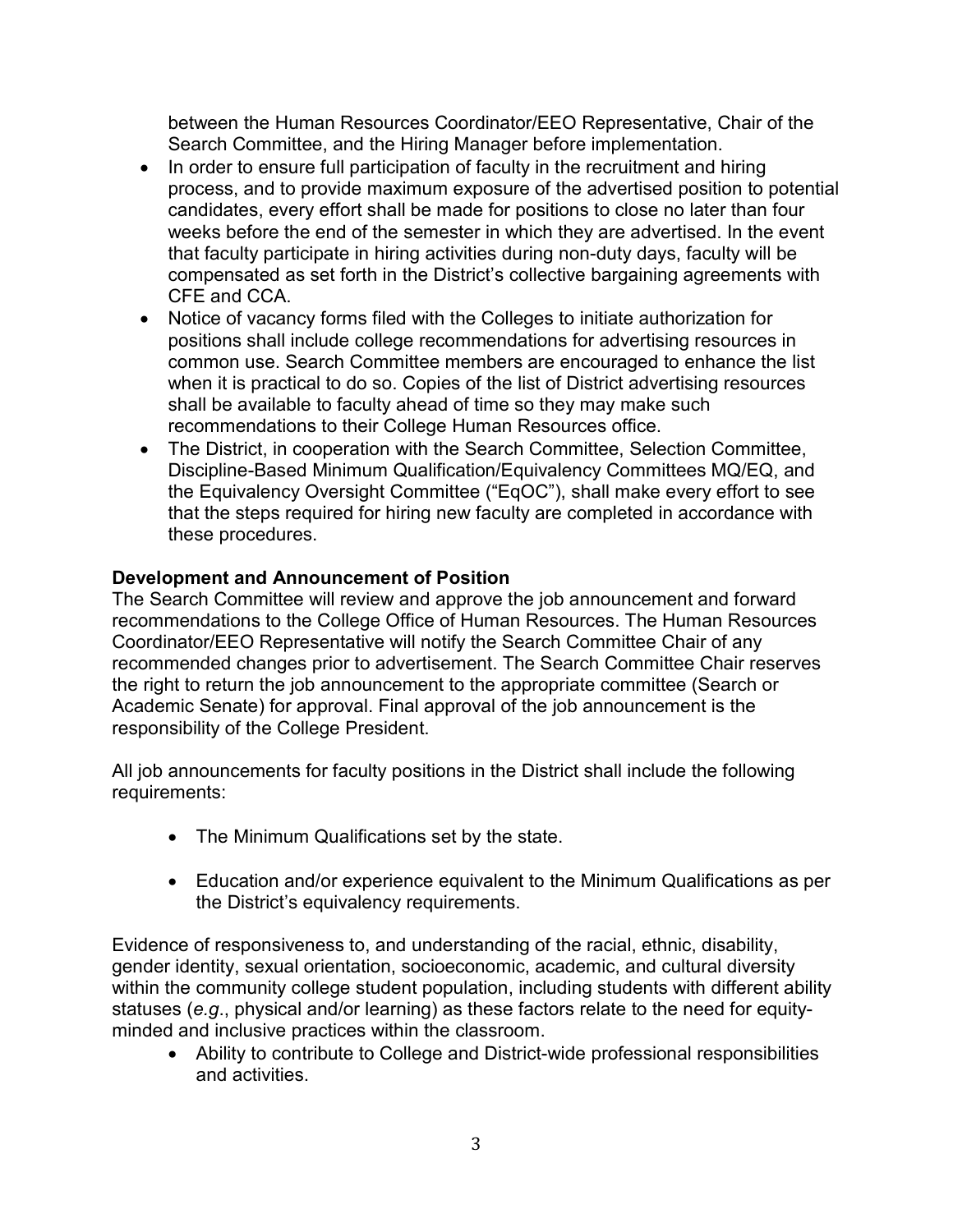- Desirable qualifications (BP 7902 Faculty Service Areas, Minimum Qualifications and Equivalency) and/or additional required qualifications.
- Reference to the Equivalency Procedures.

All faculty job announcements should contain this language: "May include online, evening, and weekend teaching assignments."

In addition, the above criteria shall be included among those used by the Search Committee and Selection Committee to screen and/or interview candidates.

### Search

The College President, or designee, appoints the Division Dean from the discipline seeking a position to serve as Hiring Manager. In the event that a discipline is not assigned to a Division Dean, the College President will appoint an alternate Division Dean.

The Hiring Manager shall inform the Academic Senate of the job opening and will initiate formulation of the Search Committee.

Search Committee Composition

- Search Committee composition will consist of three full-time discipline faculty and the Hiring Manager, as appointed by the College President.
	- 1. If there are more volunteers than number of committee member slots, the Academic Senate will facilitate a department vote. If the department vote results in a tie, the Academic Senate as a whole will vote.
	- 2. In the event that there are not three volunteer faculty from the discipline, the discipline faculty and Dean, or in the case when there are no full-time faculty, the Dean, will request volunteers from other full-time or part-time discipline faculty from other Colleges in the District. The request must be made to the College's Academic Senate.
	- 3. The College President or designee will review the makeup of Search Committees. If the College President or designee does not approve a Search Committee for lack of diverse backgrounds and/or experiences in support of the District's EEO Plan, the College President or designee will collaborate with the Academic Senate, and the College President and the Academic Senate may adjust the Search Committee composition.
	- In rare circumstances, the Search Committee may request input from additional District or non-District, full-time or part-time faculty, administrators, classified staff, students, or members of the community.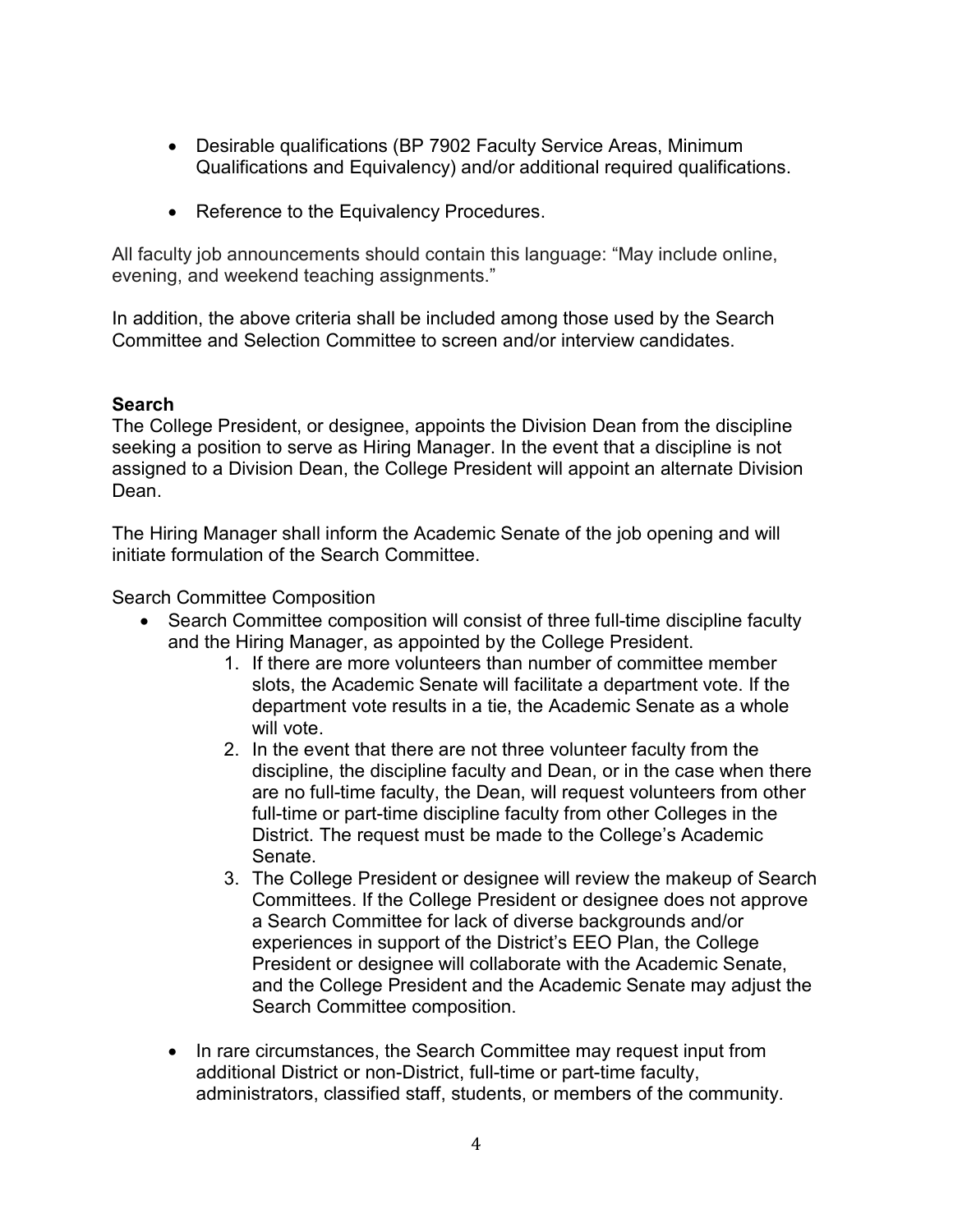This request may be made to the Academic Senate for one additional committee member. If the Academic Senate approves an additional committee member, that member will be appointed by the respective constituency group as follows:

- o Full or part-time faculty appointed by the Academic Senate
- o Administrator appointed by CDMA
- o Classified appointed by the College classified participatory governance body
- o Student appointed by Associated Students
- $\circ$  Community member appointed by the College President
- o Retired Faculty member appointed by the Academic Senate
- Whenever possible, members of the Search Committee will reflect diversity as it pertains to Board Policy 3420.
- In all cases, search committees must be comprised of a majority of faculty.
- All members shall share full committee responsibilities.
- Because all committee members must participate in mandatory training and all elements of the search process, small committees are desirable.
- Each respective Academic Senate shall confirm faculty appointments to the Search Committee using local College procedures and approve the Search Committee composition.

#### Search Committee Responsibilities

It is the obligation of the Search Committee to evaluate each candidate fully, impartially, and only in terms of qualifications specific to the position which have been made known as such to candidates. All committee members, and those associated with such processes, must maintain the highest degree of confidentiality. Revealing information that has been discussed throughout the Search Committee process, other than with appropriate District personnel, compromises the process and associated individuals. Search Committee members may report process infractions and seek remedies as specified in the EEO procedures.

#### Committee Chair

The Search Committee will select a faculty member from its membership to chair the committee, and to:

- Implement all procedures under "Search Committee Responsibilities";
- Notify the Human Resources Coordinator/EEO Representative, or designee, Academic Senate President, and the appropriate Hiring Manager of the composition of the Search Committee;
- Ensure application, screening, and interview materials are returned to the College Human Resources office; and
- Represent the Search Committee as a member of the Selection Committee.

#### Human Resources Coordinator/EEO Representative or Designee shall:

• Review the role of the Search Committee: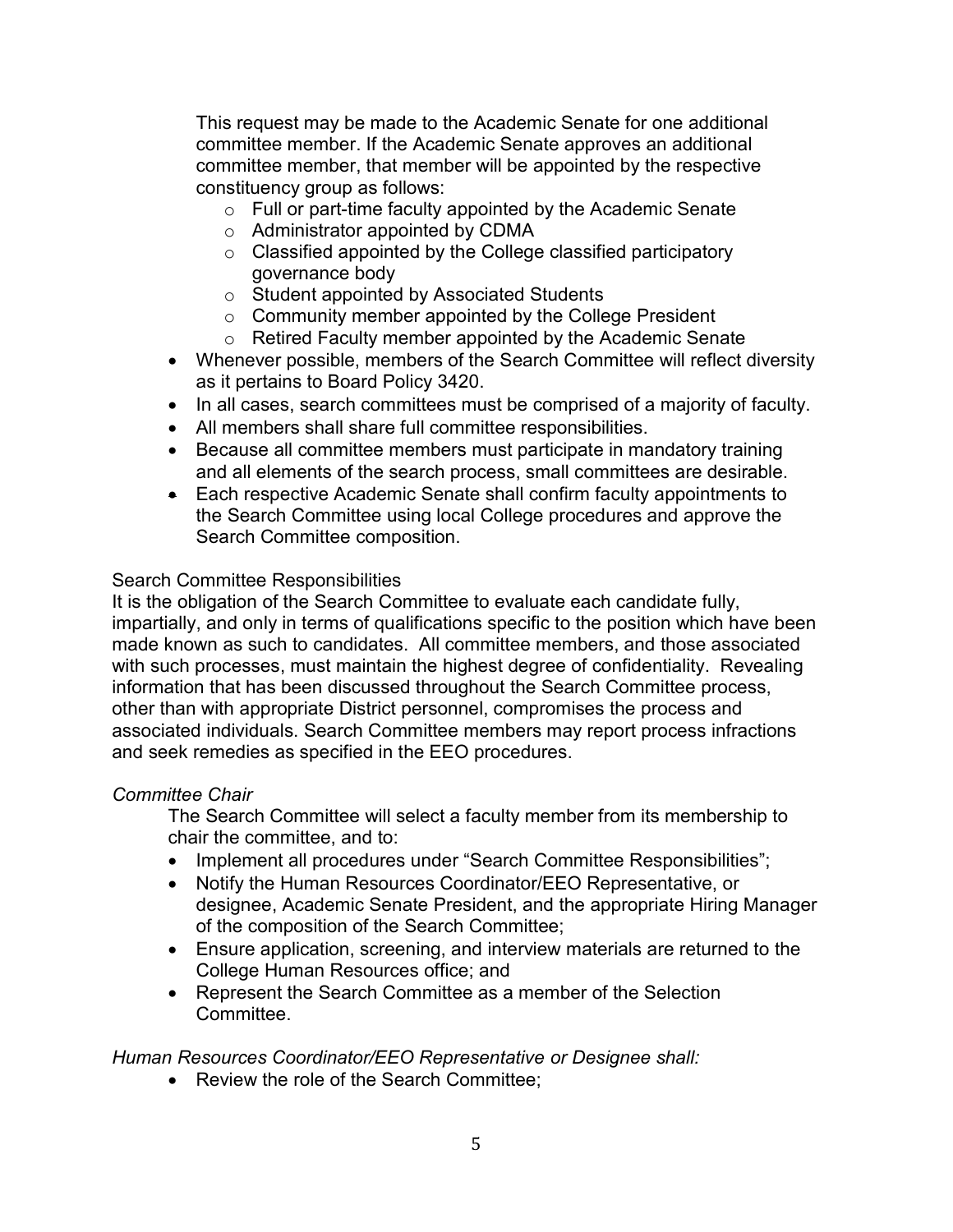- Provide the Search Committee with screening and selection instructions as described in these procedures;
- Ensure that the Search Committee reviews and complies with the guidelines established in the District EEO Policy and Plan (BP 3420);
- Coordinate with the District Office of Human Resources regarding any District full-time faculty member who has requested a transfer according to the Agreement between CFE and the District;
- Coordinate and arrange for candidate interviews; and
- Make arrangements for all Search Committee meetings and schedule meeting times convenient for the majority of committee members with particular sensitivity to faculty teaching schedules.

### Search Committee

- The Search Committee shall elect its chair at the first meeting.
- Search Committee members shall:
	- o Commit to the time required to complete the entire process;
	- o Attend all meetings and interviews. If a Search Committee member is unable to attend a scheduled meeting, they shall not have any further involvement with the search process;
	- o Review, understand, and comply with the District EEO Policy and Plan (BP 3420);
	- o Familiarize themselves with the search process;
	- o Meet with the Human Resources Coordinator/EEO Representative, or designee, before the screening of applicants to review the EEO procedures that are outlined in the District EEO Policy and Plan (BP 3420);
	- $\circ$  Complete the EEO training within two years prior to the start of the recruitment;
	- o Review and approve the job announcement;
	- o Develop application screening criteria that will be reviewed by the Human Resources Coordinator/EEO Representative or designee. The Human Resources Coordinator/EEO Representative, or designee, and the Search Committee Chair will discuss and agree upon any changes to the application screening criteria;
	- $\circ$  From the job announcement, develop interview questions that will be reviewed by the Human Resources Coordinator/EEO Representative, or designee. The Search Committee is encouraged to also consider demonstrations, a writing sample, or alternative forms of evaluation;
	- o Interview current full-time District faculty members who have requested a transfer according to the Agreement between the CFE and the District.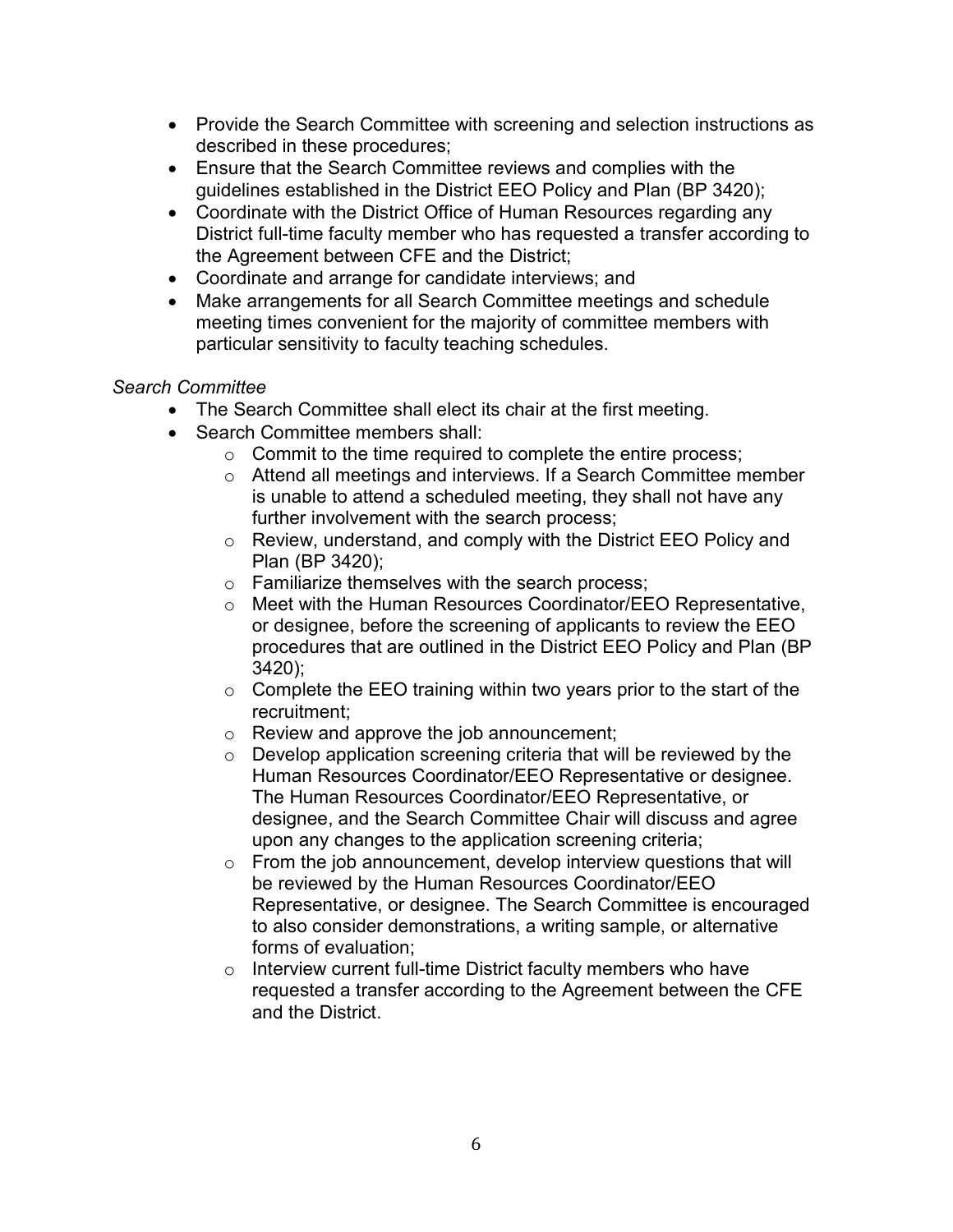#### Search Process

#### Orientation and EEO Training

All Search Committee members are required to complete the District's EEO training within two years before the start of the recruitment process.

The Search Committee will meet with the District's Human Resources Coordinator/EEO Representative, or designee before the screening of applicants to review the EEO procedures which are outlined in the District EEO Plan. The Search Committee will review, understand, and comply with the District EEO Policy and Plan. Each Search Committee member will sign a Conflict of Interest and Confidentiality Statement.

#### Screening Criteria and Applicant Screening

The Search Committee will develop application screening criteria and rubrics which will be reviewed by the Human Resources Coordinator/EEO Representative, or designee, and complete applicant screening.

The Search Committee will conduct a review of Minimum Qualifications. Applications for Equivalency will be processed in accordance with adopted Equivalency Procedures.

The Search Committee will evaluate candidates who meet the Minimum Qualifications or have been granted Equivalency and perform an independent evaluation of any desirable qualifications and/or additional required qualifications. Candidates will be ranked on the basis of established screening criteria and rubrics. The Search Committee shall meet to discuss candidates, resolve any discrepancies, and determine candidates to be interviewed.

#### Candidate Evaluation

Search Committee members will not discuss ratings, rankings, or recommendations of candidates until all evaluations have been completed by each committee member. Following the independent evaluation, the Committee will discuss the ratings and evaluate the merits of the candidates to determine if there is an adequate pool of qualified candidates with which to proceed to the interview phase. If yes, the Committee will determine which candidates to invite for interview.

#### Initial Interview Process

- All approved questions will be asked of each candidate.
- Each approved question will be posed by a member of the Search **Committee**
- The same amount of time will be scheduled for each candidate.
- Consistency will be maintained during the interview process for valid comparison.
- All Search Committee members will make written comments for each response on the interview form.
- All Search Committee members will evaluate candidates according to the approved interview criteria.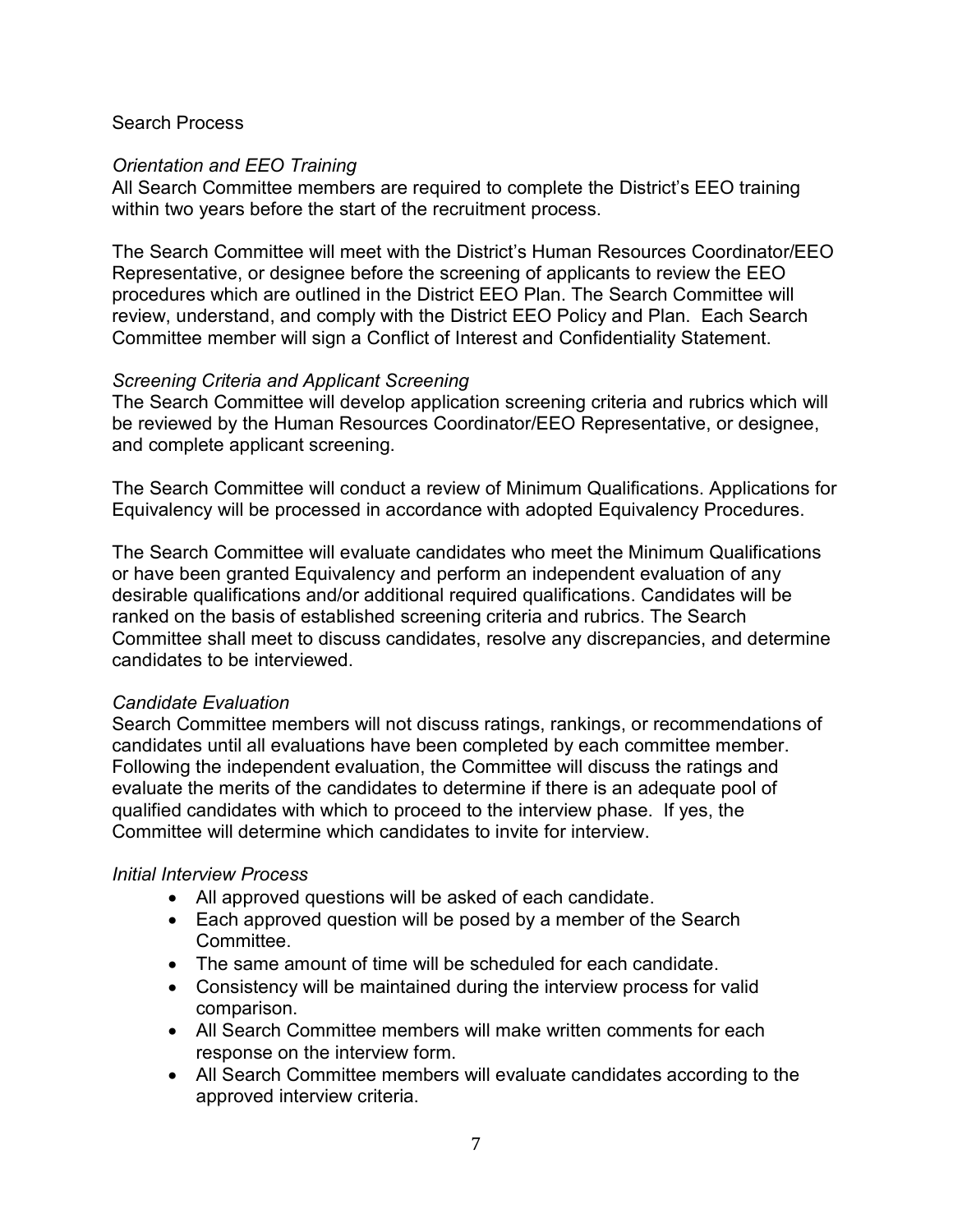The Search Committee will select a minimum of three candidates. If the Committee is unable to select a minimum of three candidates to move forward in the recruitment process, they must consult with the College President or designee.

At the conclusion of the initial interviews, all interview materials, along with the names of three candidates, will be forwarded to the District's Human Resources Coordinator/EEO Representative, or designee. In the event that there is not a minimum of three preferred candidates, the Committee Chair and Hiring Manager will meet with the Search Committee to discuss and explore alternatives. Alternatives may include (a) an agreement between the Hiring Manager and Search Committee, based on additional or clarifying information from the Hiring Manager, that the committee will re-evaluate the current pool for possible additional candidates; (b) a determination of the need for a new search; (c) a determination to discontinue the process and defer reopening for a period of time; or (d) an agreement to move only the selected candidates forward. If the committee and the Hiring Manager do not reach an agreement on how best to proceed, the College President or designee will be consulted and assist in making the final determination.

At the conclusion of each step of the search process, the Human Resources Coordinator/EEO Representative or designee will review the recommendations of the Search Committee to ensure that there is no adverse impact to disproportionately impacted groups. A disparity identified in a given screening or selection process will not constitute adverse impact if the numbers involved are too small to permit a meaningful comparison. When an adverse impact exists, the Committee will meet to discuss and explore alternatives. Alternatives would include (a) an agreement, based on additional or clarifying information from the Human Resources Coordinator/EEO Representative, that the Committee will re-evaluate the current pool for possible continuation of the process in a manner that removes the adverse impact; (b) a determination of the need for a new search with additional advertising efforts; or (c) a determination to discontinue the process and defer reopening for a period of time. If the Committee, the Hiring Manager, and the Human Resources Coordinator/EEO Representative do not reach an agreement on how best to proceed, the Vice Chancellor of Human Resources or designee will be consulted and assist in making the final determination.

#### **Selection**

#### Selection Committee Composition

The Search Committee Chair or faculty discipline designee who served on the Search Committee will serve as the faculty representative on the Selection Committee. If the Search Committee has ranked the candidates, the faculty representative to the Selection Committee and the Hiring Manager have the responsibility to inform the Selection Committee of any rankings of the selected candidates after the final interviews have been completed and before a final decision is made.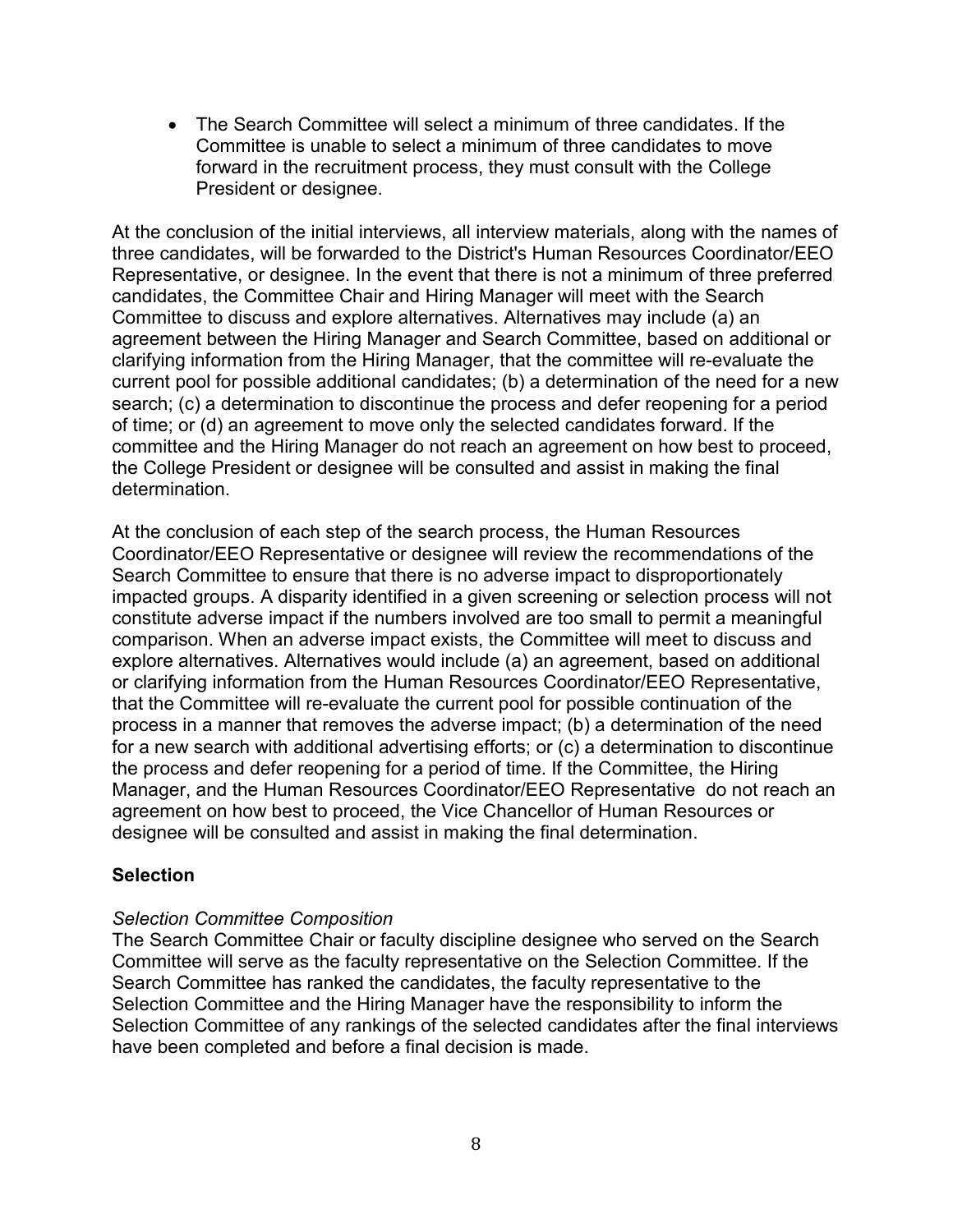The Selection Committee for full-time faculty hiring will consist of at least the following individuals:

- The College President, or designee
- College Vice Presidents may participate at their discretion
- The Division Dean
- The Search Committee Chair and any discipline faculty who served on the Search Committee.

Selection Committee Responsibilities

#### Reference Checks

The College President or designee will conduct reference checks on the prescribed form of the selected candidates before or after the final interviews and may share results with the Selection Committee.

#### Final Interviews

The Selection Committee will:

- Be responsible for developing final interview questions, and for providing agreed upon questions to the Human Resources Coordinator/EEO Representative or designee.
- Participate in the final interview.
- Discuss the merits of each candidate after final interviews conclude.
- Be responsible for giving due consideration to each finalist.

If the Search Committee ranked candidates, the Selection Committee members will then be informed of the Search Committee's ranking of the finalists. After discussing the qualifications of candidates, the College President makes their selection.

If the Search Committee's first choice is not selected for the position, and the Search Committee Chair objects to the College President's choice, the College President will meet with the Search Committee to discuss the rationale prior to the position being offered to the candidate. The College President then recommends their selection to the Chancellor. All recommended candidates are subject to Board approval.

#### Notification of Candidates

College Human Resources is responsible for timely notification to each of the candidates of the College President's decision.

### Emergency Hiring

Full-Time (Temporary – This Does Not Include Tenure Track) For full-time temporary faculty vacancies occurring unexpectedly within two weeks of the start of an assignment, a shortened "emergency" hiring process will be engaged.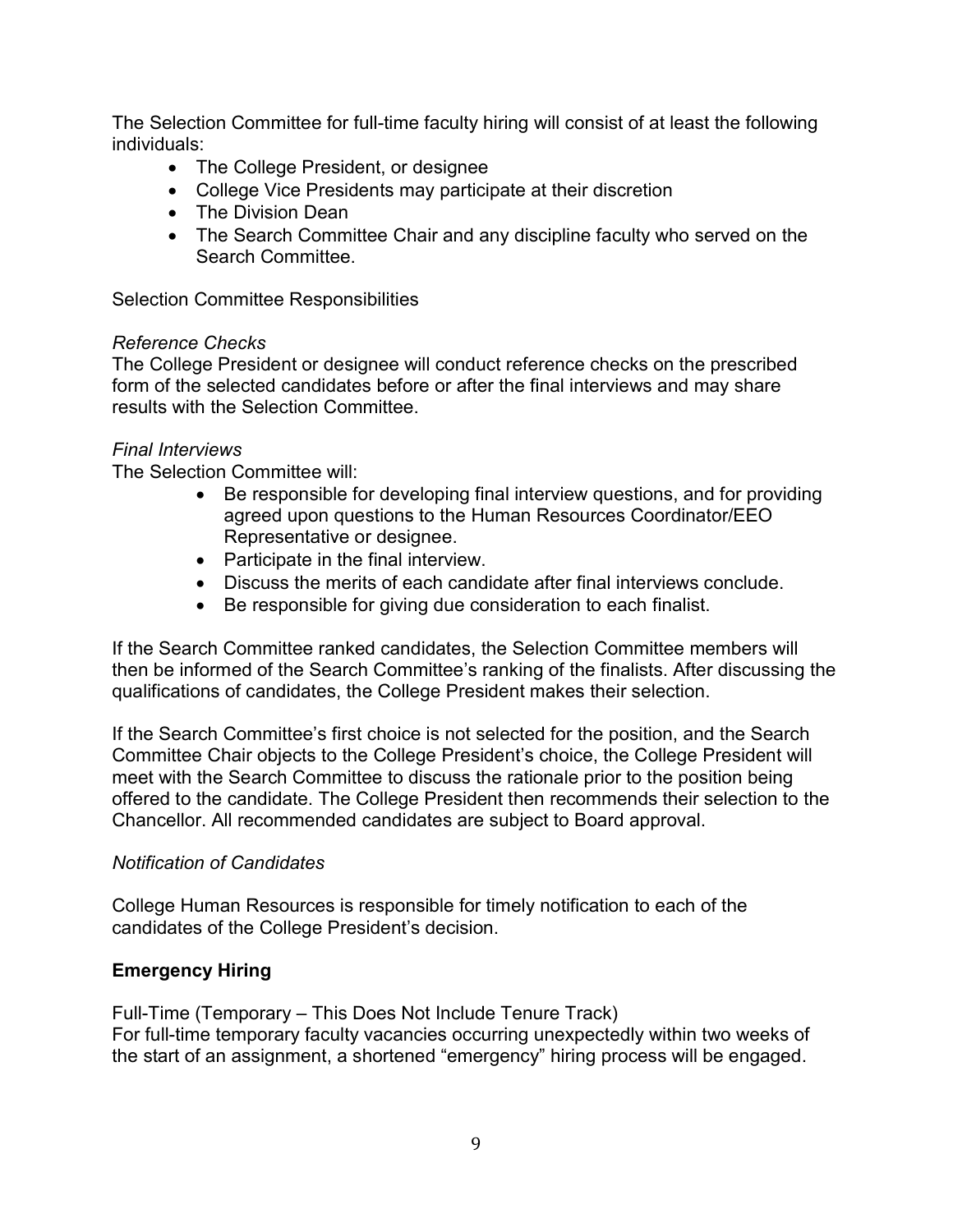The emergency hiring process will allow for a shortened recruitment period of up to five business days. The recruitment period for an emergency hiring process is to be determined in consultation between College Human Resources and the Division Dean or designee. The Search and Selection committees shall also be abbreviated, and will consist minimally of the Division Dean or designee and the Department Chair or designee.

## PART-TIME FACULTY HIRING PROCEDURES

### Application Process

The Part-time Faculty Applicant Pool is composed of faculty applicants who have applied for a part-time teaching position with the District. As specified in the following section, the applications of candidates for this Applicant Pool will be accepted on a continuous basis throughout the year and, as a result of specific advertisements, will be organized by discipline and will be sent to Deans or their designee who are seeking candidates for vacant part-time teaching positions. Faculty who are in this Applicant Pool have not been interviewed by a College Search Committee and equivalencies to minimum qualifications have not yet been determined.

### Application Requirements

All part-time faculty members must meet the required qualifications to teach in their respective disciplines as described in the State Chancellor's Office Publication The Minimum Qualifications for Faculty and Administrators in California Community Colleges ("Disciplines List") approved by the Board of Governors of the California Community Colleges, and as approved by the District's Equivalency Committee

#### Application Timeline

Part-time faculty candidates will be able to apply to the District for teaching positions at any time during the year. The District will maintain this continuous application process.

#### Recruitment Advertising

At least two times a year, the District will advertise to recruit candidates for discipline areas in which:

- A College has requested an advertisement, or
- There are an inadequate number of candidates in the applicant pool, or
- There are an inadequate number of candidates reflecting diversity as described in Board Policy 3420.

### Applicant Pool Maintenance

Applicants will apply to the District's online applicant system to the discipline in which they are qualified and have interest in teaching. As necessary, the Dean overseeing the Division in which the discipline is assigned requests access to all applications in the specified pool from the College Human Resources Coordinator, who requests release of applicants from the District Office of Human Resources. Applications in the District's part-time faculty applicant pools will expire two years from the date of application.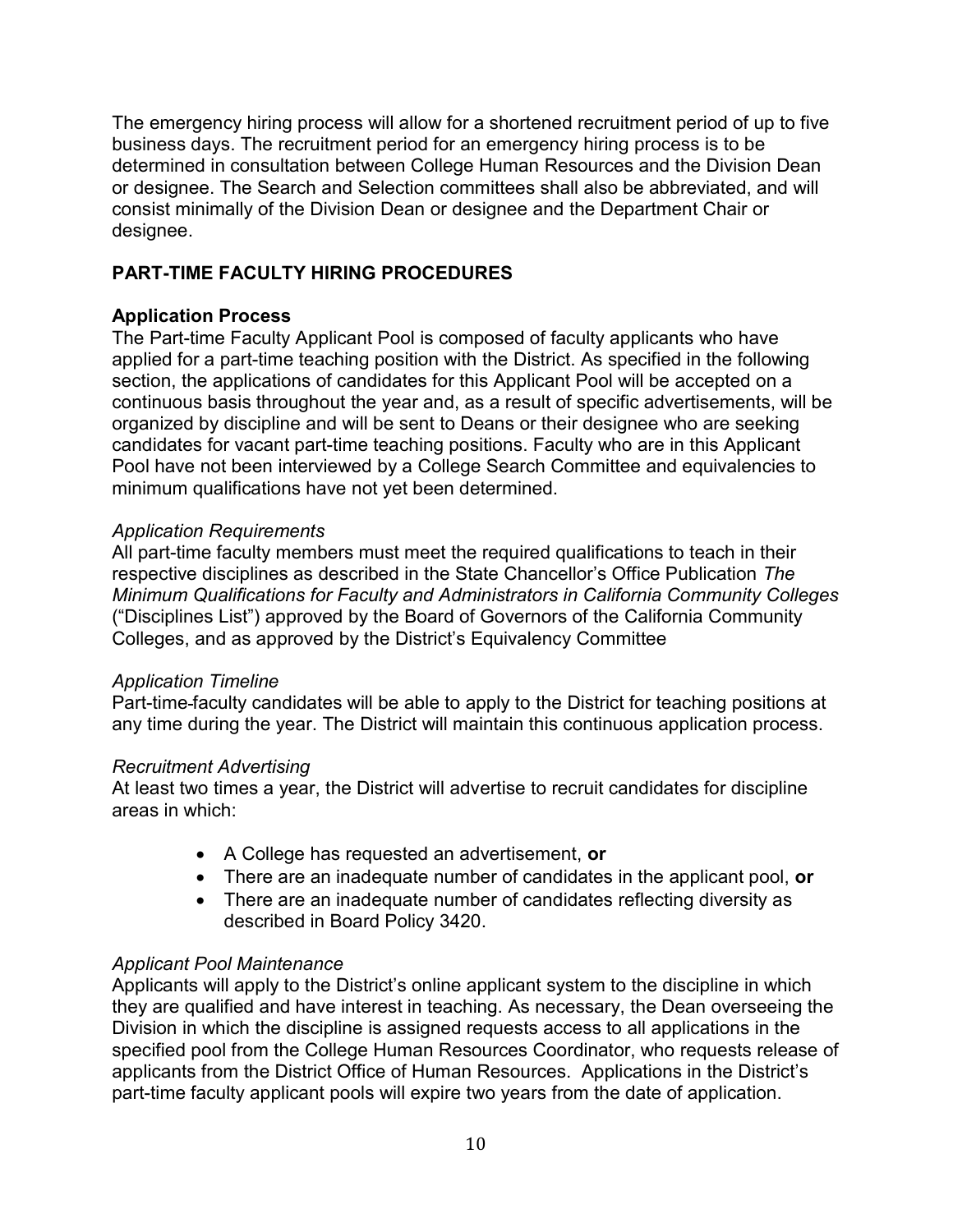Equivalency – see BP and AP 7902, Faculty Service Areas, Minimum Qualifications and Equivalency.

### Search and Selection

### Search and Selection Committee Composition

The Search and Selection Committee will be comprised, at a minimum, of the Division Dean, or a designee, and the faculty department chair, or designee..

Each member of the Search and Selection Committee should read the relevant Board Policies and Administrative Procedures: EEO, Faculty Hiring, Faculty Service Areas, Minimum Qualifications and Equivalency, and Faculty Recruitment.

The Search and Selection Committee will also perform the functions of a Selection Committee for part-time faculty hiring. The purpose of the Search and Selection Committee is to establish a pre-screened discipline "Hiring Pool" to minimize emergency hiring of part-time faculty.

Search and Selection Committee Responsibilities

### Human Resources Coordinator/EEO Representative will

- Ensure that relevant Board Policies, Administrative Procedures, and laws are followed by the Search and Selection Committee members.
- Provide access to electronic applicant pool for the discipline faculty responsible for screening the applicants.
- Notify all candidates of the Search and Selection Committee's decisions.

### Division Dean

- Contact other Division Deans in the District and other local community colleges to find qualified part-time faculty candidates.
- Schedule interviews with discipline faculty and candidates.
- Notify Human Resources Coordinator/EEO Representative as to which applicants are to be added to the pre-screened "Hiring Pool".

### Discipline Faculty

- Develop screening criteria and examine each applicant on the basis of those criteria.
- Create a list of screened applicants for interview.
- Provide to the Division Dean a list of several candidates to interview.
- Develop interview questions and a teaching/skill demonstration.

The Search and Selection Committee will evaluate the pre-screened and pre-qualified discipline pool and select a candidate(s). It is the obligation of the Search and Selection Committee to evaluate each candidate fully, impartially, and only in terms of qualifications specific to the position. In addition, because employment is a sensitive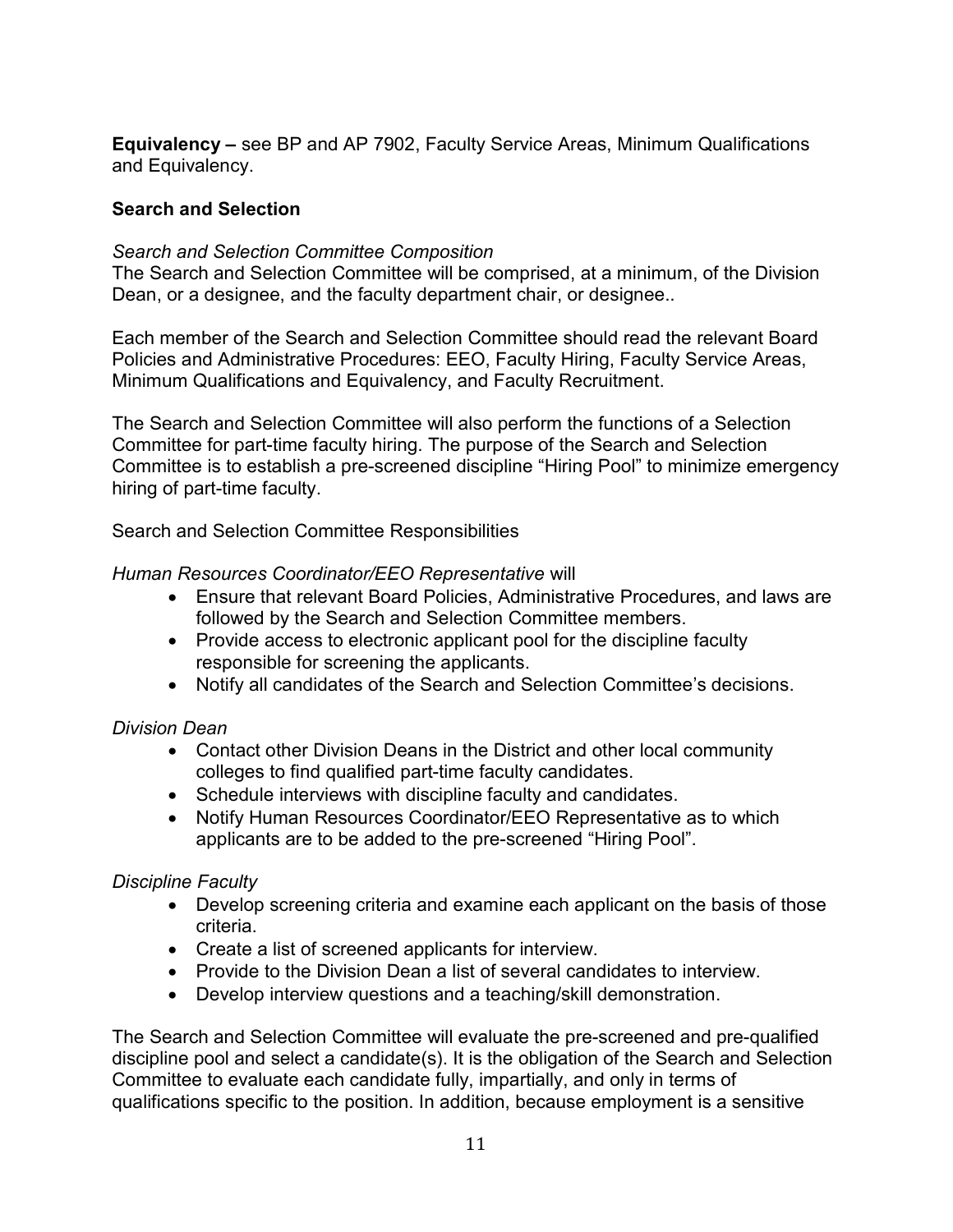process, it is incumbent upon all committee members, and those associated with such processes, to maintain the highest degree of confidentiality through its entirety. To reveal information that has been discussed in committee would compromise the process and associated individuals. Any concerns regarding the process should be directed to the Human Resources Coordinator/EEO Representative.

After the interviews, the Search and Selection Committee members will confer and rank the candidates. The Division Dean or Department Chair will contact the references of the top candidates. Possible hiring decisions include the following:

- Hire for the next semester.
- Place in the pre-screened and pre-qualified pool of candidates for a future semester ("Hiring Pool").
- Not to hire.

Once the candidate is selected, the Division Dean will consult with the department chair and/or discipline faculty to assign the candidate to the appropriate class based on the candidate's expertise.

### Emergency Hiring

It is the goal of the District to minimize emergency hiring by encouraging the Search and Selection Committee to interview several applicants and maintain a pre-screened and pre-qualified discipline "Hiring Pool" on an on-going basis.

For part-time vacancies occurring within two weeks of the start of an assignment, a shortened "emergency" hiring process will commence.

By March of each academic year, discipline or division faculty shall review current parttime faculty applicant pools and determine qualified candidates who can be identified as an emergency hiring pool.

When such an emergency hiring need exists, the emergency Hiring Pool will be reviewed and a selection made from that pool of individuals who already have met minimum qualifications, including equivalency, in consultation between the Division Dean and Department Chair.

#### Administrators Desiring Part-Time Faculty Employment

Administrators desiring part-time faculty employment shall be subject to the Part-Time Faculty Hiring Procedures. Division Deans and Department Chairs are expected to follow these procedures.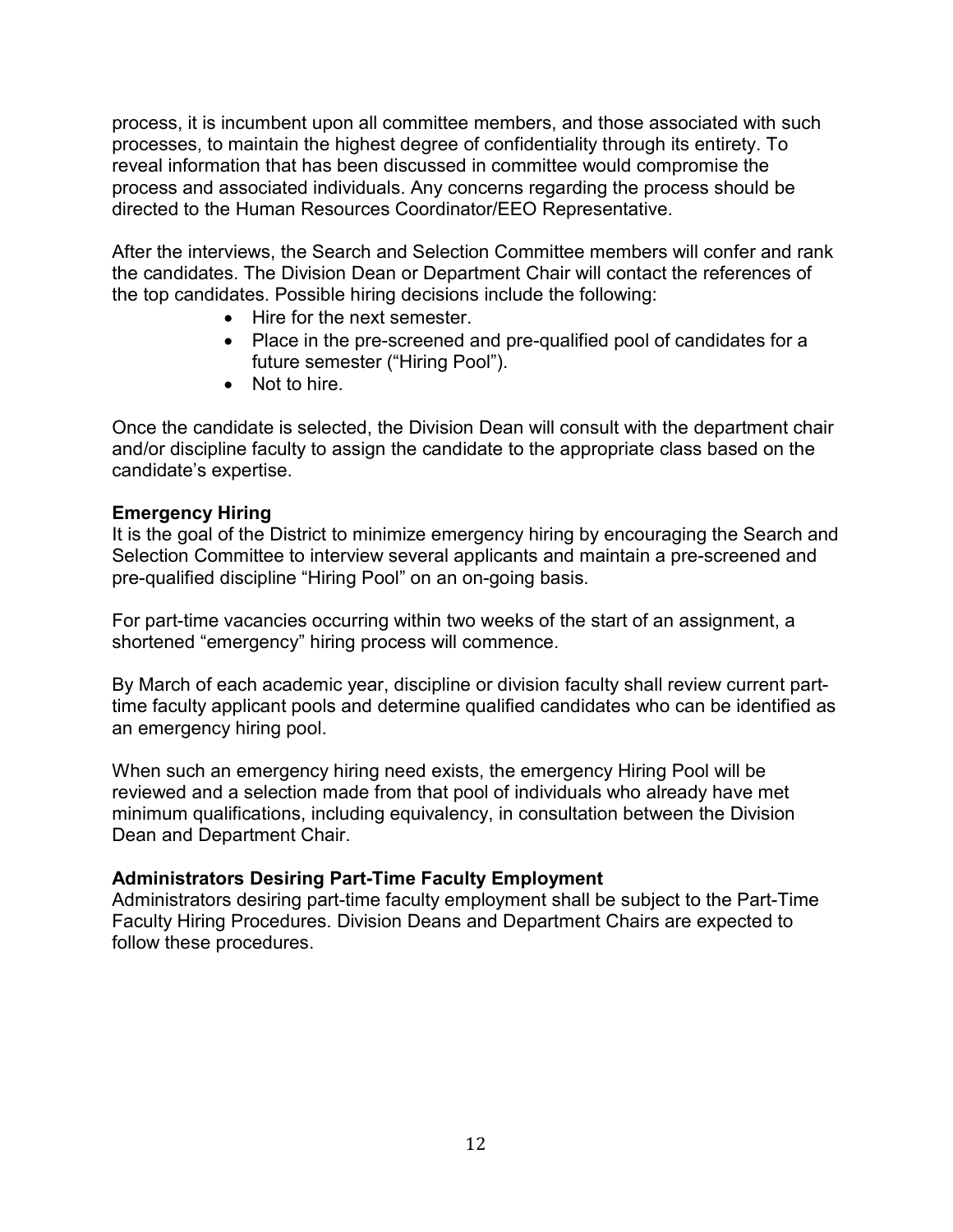## Appendices

Appendix A – Hiring Timeline Appendix B – Equivalency Request Form

## Hiring Timeline for Full-time Faculty Appendix A

The timeline must be followed to allow the recruitment process to conclude within the length of a semester. Search processes extending into non-duty days will be subject to additional compensation for faculty in accordance with the District's collective bargaining agreement with the Coast Federation of Educators.

The District, in cooperation with the Search Committee and Selection Committee, shall make every effort to see that the steps required for hiring new faculty are within the following timeline:

Note: In this timeline, Week 1 refers to the first week of the recruitment process.

Week 1

- Positions to hire are determined by available funding through local campus processes.
- The College President notifies the Academic Senate, College Human Resources, Division Dean, and discipline faculty of the positions to hire.
- College Human Resources sends job descriptions for the positions to hire to the Academic Senate.
- The Academic Senate, in cooperation with the Division Dean, shall solicit nominations for faculty to serve on the Search Committee and develop the job description.

Week 2-4

- The Academic Senate confirms faculty committee appointments to the Search Committee.
- Search Committee meets to elect a Chair and review and approve the job description developed for the program review process.
- Human Resources Coordinator/EEO Representative, or designee, meets with Search Committee to review EEO guidelines. Job announcement submitted and Human Resources Coordinator/EEO Representative notifies to the Search Committee Chair of any recommended changes prior to advertisement.
- Processing of job announcement by the District.
- Recruitment period begins.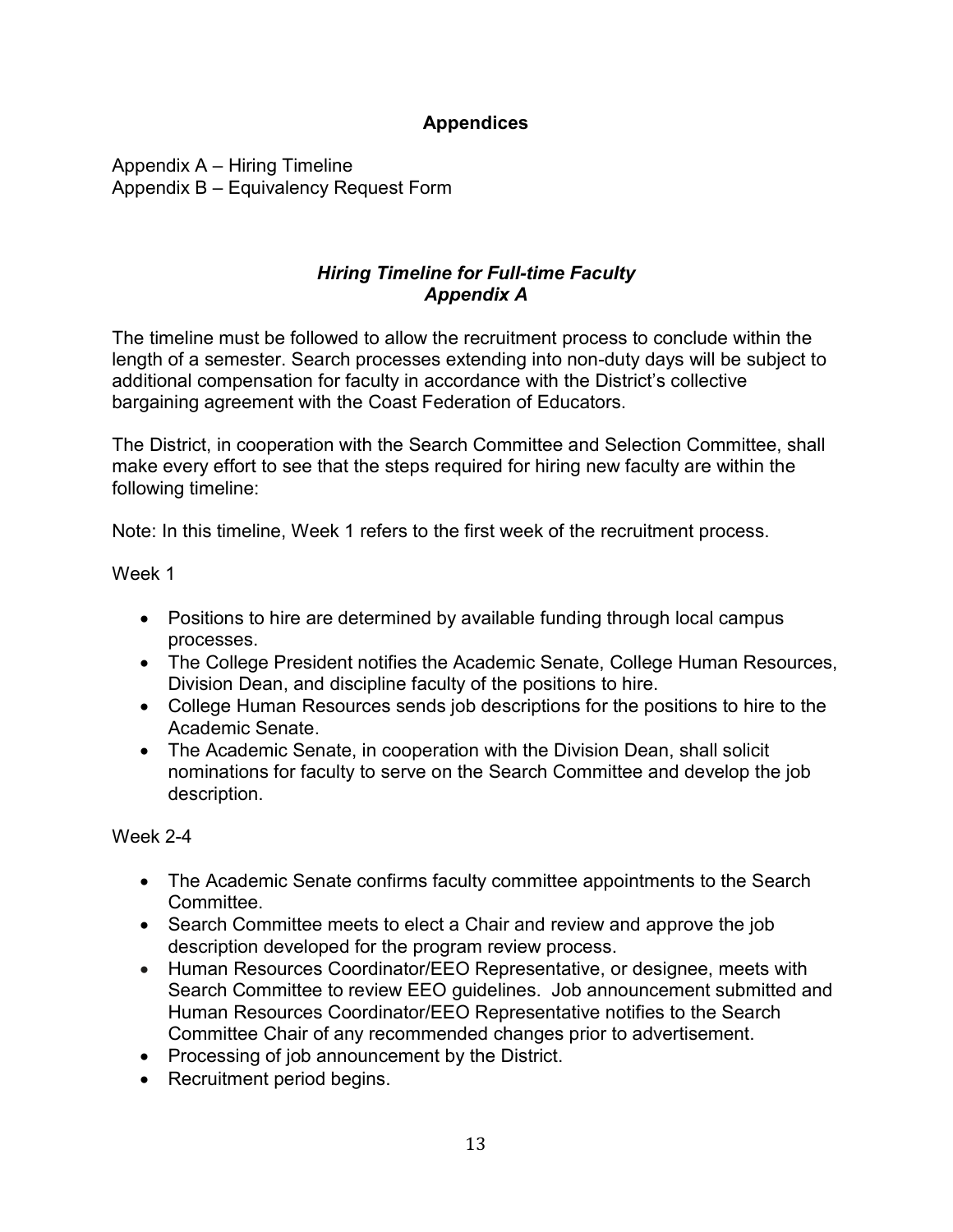### Weeks 5-6

 Search Committee submits initial and final screening criteria and initial interview questions to the Human Resources Coordinator/EEO Representative, or designee, to ensure adherence to EEO guidelines.

### Week 8

- Recruitment period ends.
- Applications for applicants requesting Equivalency are forwarded to the Discipline-Based Equivalency Committee (if applicable).
- Discipline-Based Equivalency Committee reviews applications and makes equivalency determinations.
- District receives and processes applications and releases applicant pool to the College.

### Weeks 9-10

• Initial application screening begins. Applications are screened by the Search Committee to determine Minimum Qualifications.

### Weeks 11-12

- Final screening begins. Using established criteria, applications are screened by the Search Committee to determine those who will be interviewed.
- Interviews are scheduled.

### Week 13

- Initial interviews are conducted by the Search Committee.
- Search Committee selects candidates to be forwarded to the Selection **Committee.**

#### Week 14

- Final interview questions are developed by the Selection Committee and submitted to Human Resources Coordinator/EEO. Representative and/or designee.
- Final interviews are conducted by the Selection Committee.
- Reference checks are conducted on selected candidate(s).
- Hiring recommendations are forwarded by the College President to the Boardfor approval.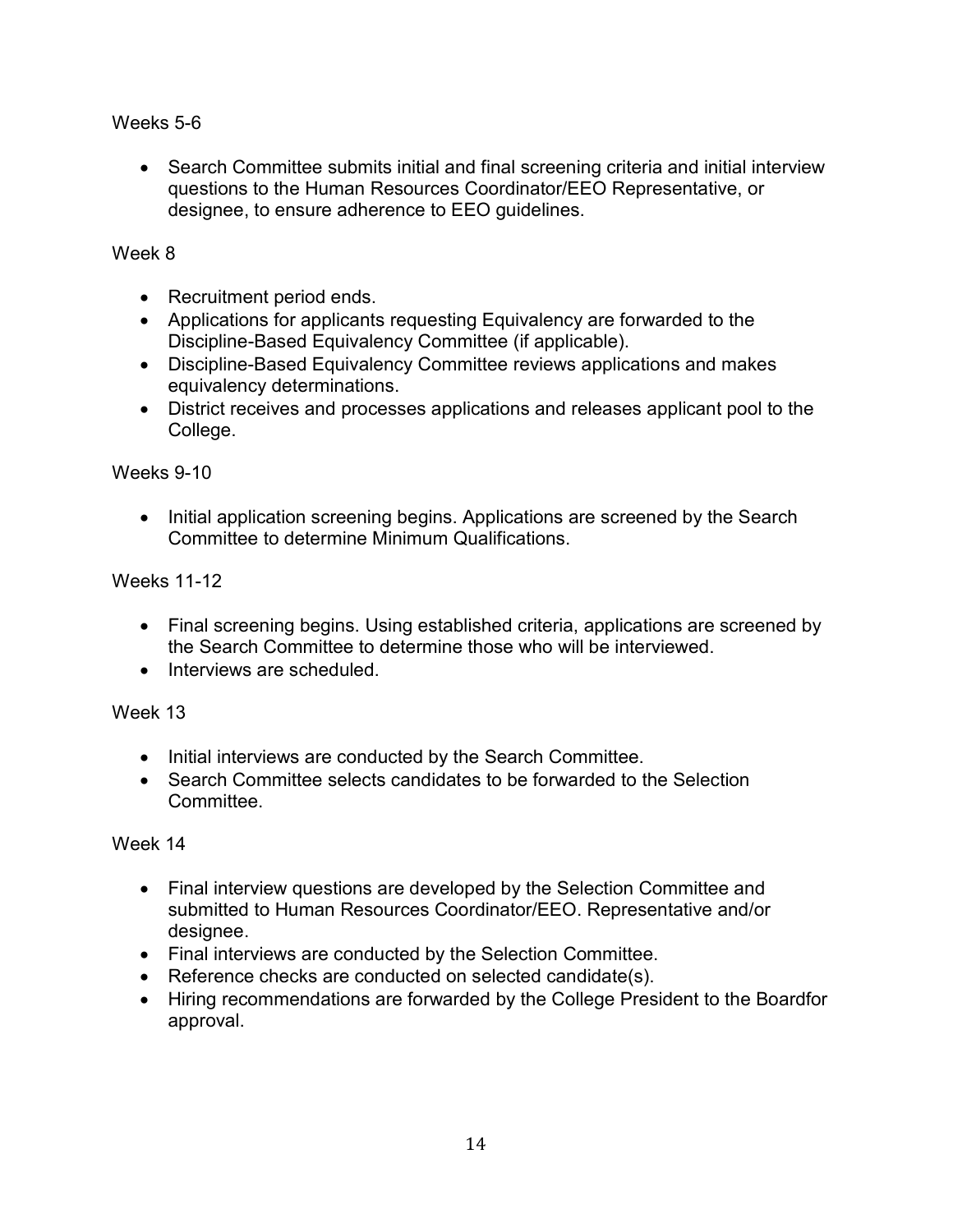#### Equivalency Request Form Appendix B

Date:

Applicant's Name:

Equivalency to stated minimum qualifications in the District is based on the degrees and/or experience delineated in "Minimum Qualifications for Faculty and Administrators in California Community Colleges" published by the California Community College Chancellor's Office. Applicants should refer to this document when completing this request.

Disciplines Requiring a Master's Degree

Applicants requesting equivalency in a discipline that requires a Master's Degree must complete PART 1 of the Equivalency Request Form and attach a narrative document, not to exceed one page, which supports the request for equivalency based on the criteria marked below. Appropriate evidence (transcripts, catalog descriptions, evidence of work experience, etc.) must be included with this request.

Disciplines Requiring a Specific Bachelor's or Associate's Degree Applicants requesting equivalency in a discipline that requires a specific Bachelor's or Associate's Degree must complete PART 2 of this Request Form and attach a narrative document, not to exceed one page, which supports the request for equivalency based on the criteria marked below. Appropriate evidence (transcripts, catalog descriptions, evidence of work experience, etc.) must be included with this request.

Disciplines in Which a Master's Degree is not Generally Expected or Available Applicants requesting equivalency in a discipline in which a Master's Degree is not generally expected or available must complete PART 2 of this Request Form and attach a narrative document, not to exceed one page, which supports the request for equivalency based on the criteria marked below. Appropriate evidence (transcripts, catalog descriptions, evidence of work experience, etc.) must be included with this request.

Part I and Part II identify the minimum qualifications to be considered for equivalency. Meeting one or more of the qualifications listed below does not guarantee that equivalency will be granted as discipline experts will scrutinize the applicant's request and supporting documentation to determine whether the applicant's education and experience are equivalent to the published minimum qualifications.

The District does not grant equivalency on the basis of eminence. Nor does it grant single-course equivalencies.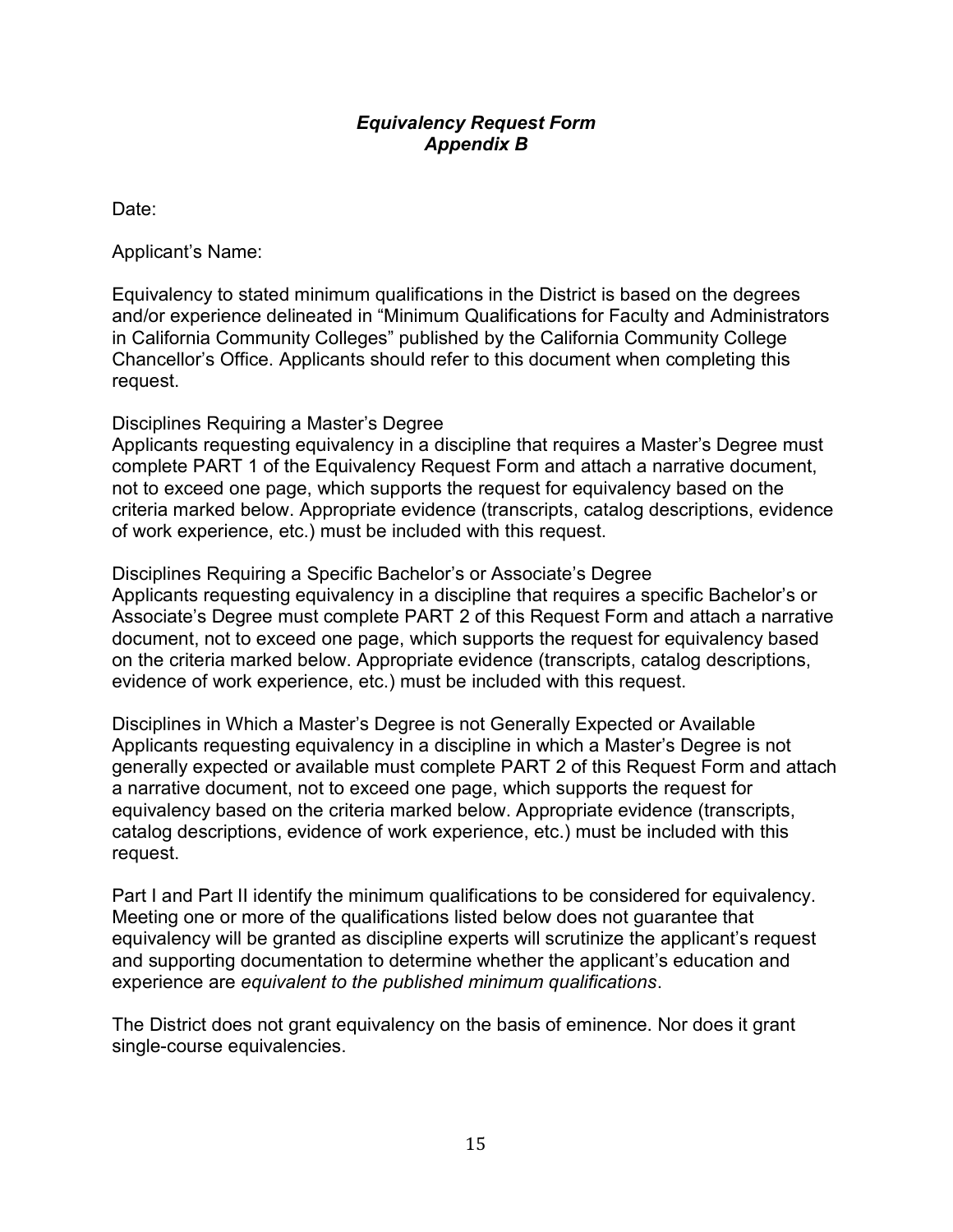# PART I Minimum Qualifications for Disciplines Requiring a Master's Degree

- 1. Discipline for which applicant claims equivalency:
- 2. Degree requirements for this discipline:
- 3. The applicant possesses the following degrees, which must be granted by regionally accredited institutions:
- 4. The applicant requests equivalency on the basis of one of the following (please check the appropriate criteria):
	- A. Applicant holds a Master's Degree that is not in the discipline, but a Bachelor's Degree that may be equivalent if:
		- i. The Master's Degree is in a related field, or
		- ii. The Master's Degree is in an unrelated field, but the applicant possesses significant, verifiable discipline-related experience and skills. This applicant will be held to a higher level of scrutiny.
	- B. Applicant does not hold a Master's Degree, but combines verifiable education and experience to justify equivalency. This applicant will be held to an even higher level of scrutiny than an applicant who possesses a Master's Degree in the discipline or related discipline and must meet, at a minimum, one of the following conditions:
		- i. The applicant possesses a BA/BS in the discipline or related discipline and has at least 30 units of graduate or upper division units of course work in the discipline and at least one of the following:
			- --Two years direct work experience in the field.
			- --Two years supervised research in the field.
			- --A publication record that demonstrates mastery of the field.
		- ii. The applicant has a BA/BS in the discipline or related discipline and appropriate license in the field.
		- iii. The applicant has a BA/BS in the discipline or related discipline and certificate for instruction in the field.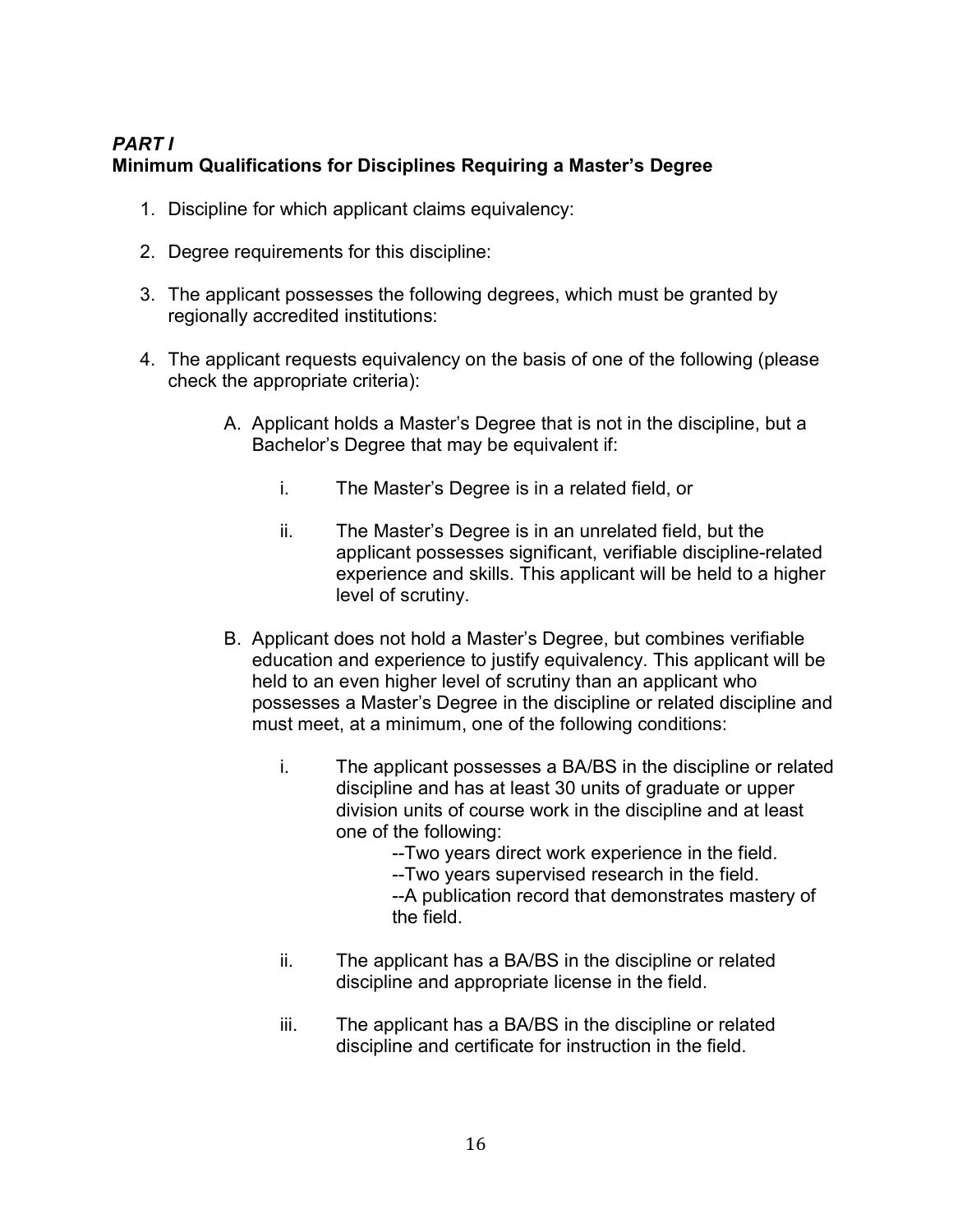- 5. To verify equivalency, the applicant must provide a narrative document that supports the request as well as the appropriate evidence, which may include, but is not limited to, the following:
	- a. Copies of transcripts noting the relevant coursework.
	- b. Catalog descriptions of the courses referenced above.

c. Evidence of discipline-related work experience, research, or publications.

### PART 2

Minimum Qualifications for Disciplines in Which a Master's Degree is not Generally Expected or Available and in Which a Specific Bachelor's Degree or Associate's Degree is Required

- 1. Discipline for which the applicant claims equivalency:
- 2. Degree requirements for this discipline:
- 3. The applicant possesses the following degrees, which must be granted by regionally accredited institutions:
- 4. The applicant possesses the following work experience:
- 5. The applicant requests equivalency on the basis of one of the following (please check the appropriate criteria):
	- a. Education
		- i. Applicant possesses a BA/BS or AA/AS in a related field when the published minimum qualifications require a specific BA/BS or AA/AS.
	- b. Education and Experience
		- i. Applicant possesses 120 semester units of coursework, half of which is general education coursework and half of which is upper division coursework AND possesses two year experience when the published minimum qualifications require a BA/BS and two year experience. Conclusive evidence of both education and experience is required.
		- ii. Applicant possesses 60 semester units of lower division coursework, 40 of which are general education units AND six year experience when the published minimum qualifications require an AA/AS and six year experience. Conclusive evidence of both education and experience is required.
	- c. Experience